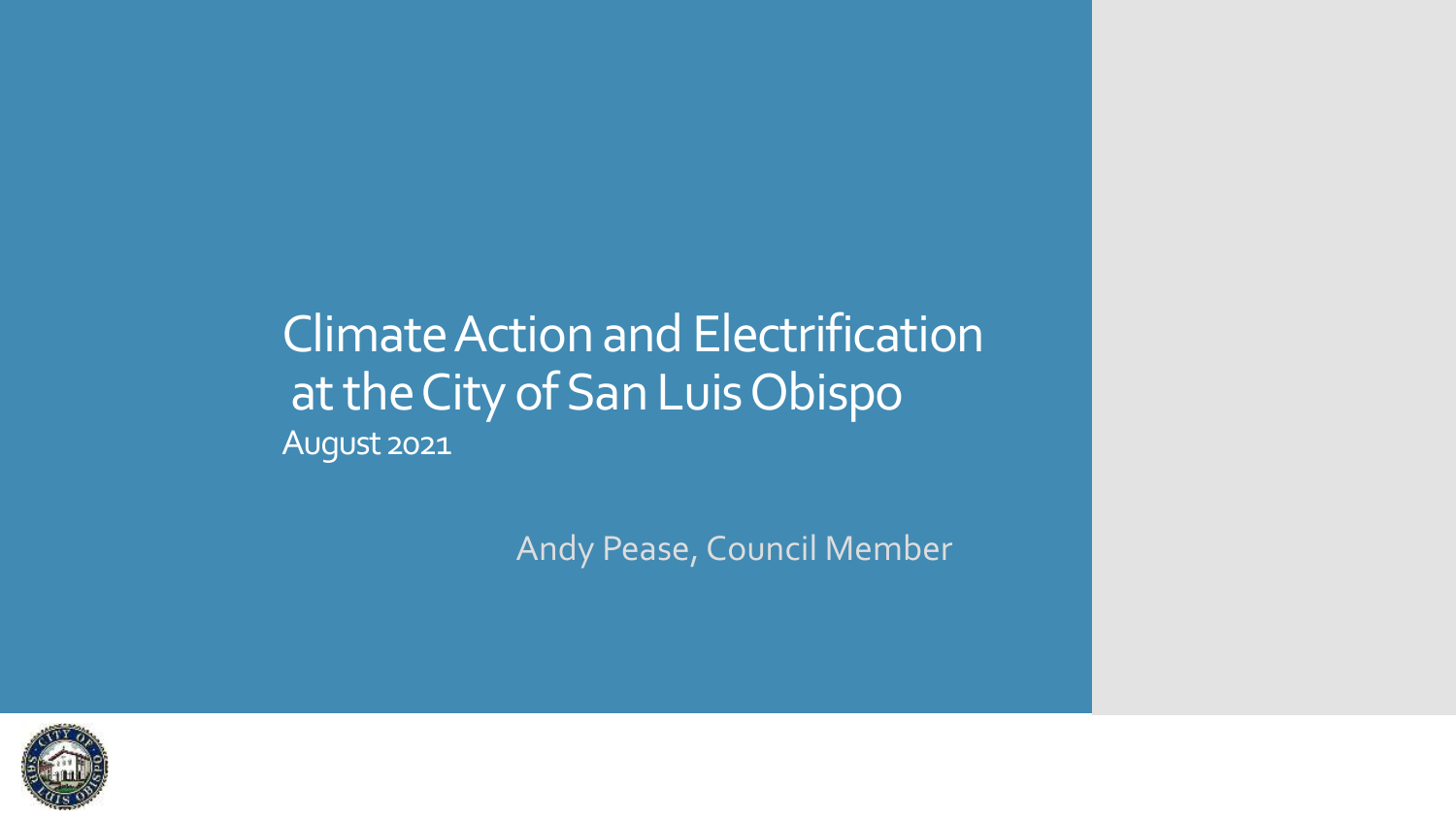





- Pop. 46,000
- Full-service City
	- Public Works
	- Utilities
	- Police/Fire
	- Parks & Rec
	- Planning & Building
	- Admin, IT, HR
- 4 council members, 1 mayor
- Half-time job, \$14k/year
- Politically-mixed County

### **Tools in the Council Member Tool Box**

- Platform
- Key Staff
	- City Manager
	- City Attorney
	- That's it!
- Policies
- Ordinances
- Budget



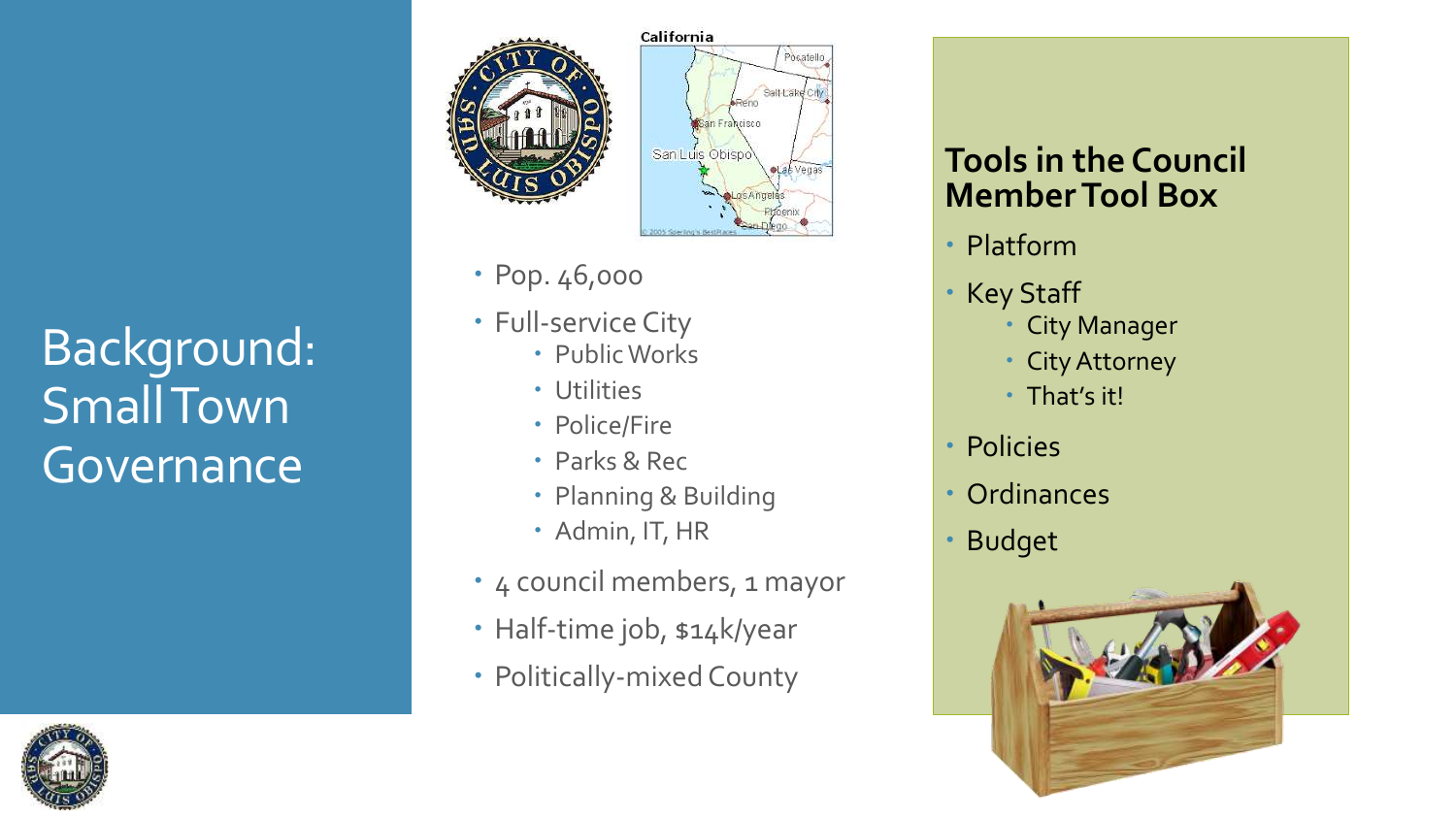

Establishing Budget **Priorities** 



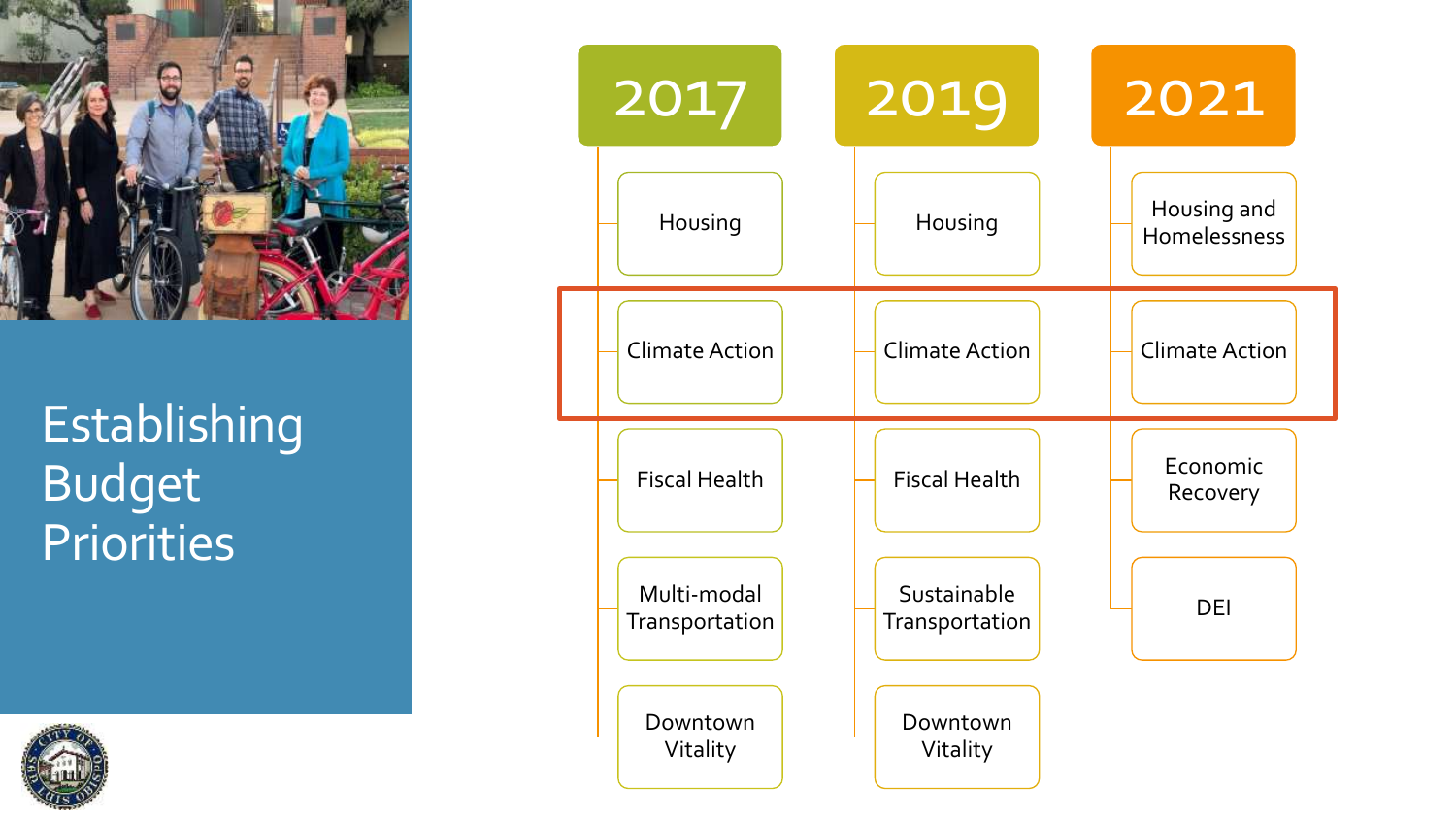## Policies and priorities within "Climate Action"



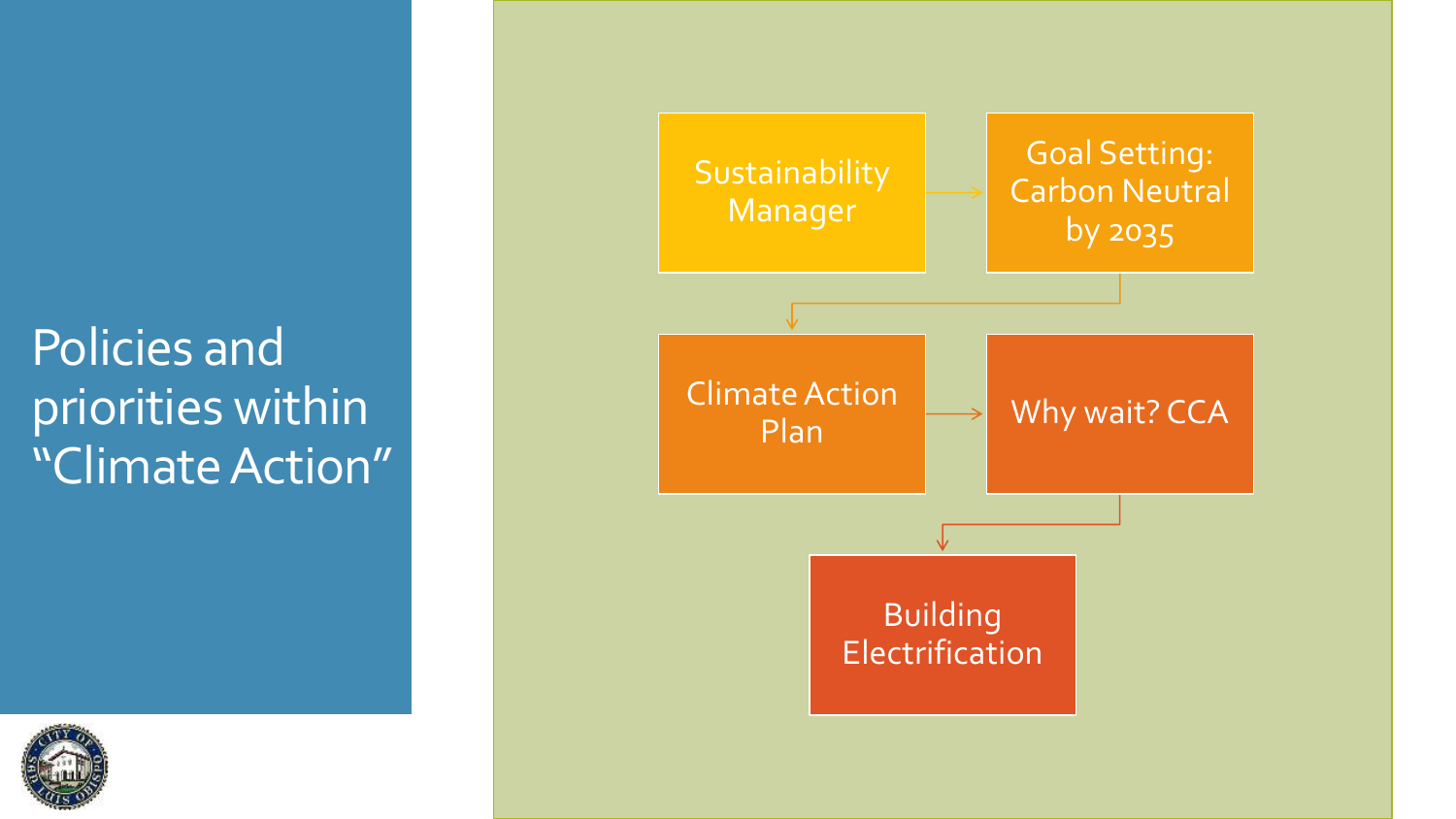### Climate Action Plan: Public Engagement







www.stephy.org/sustainability





5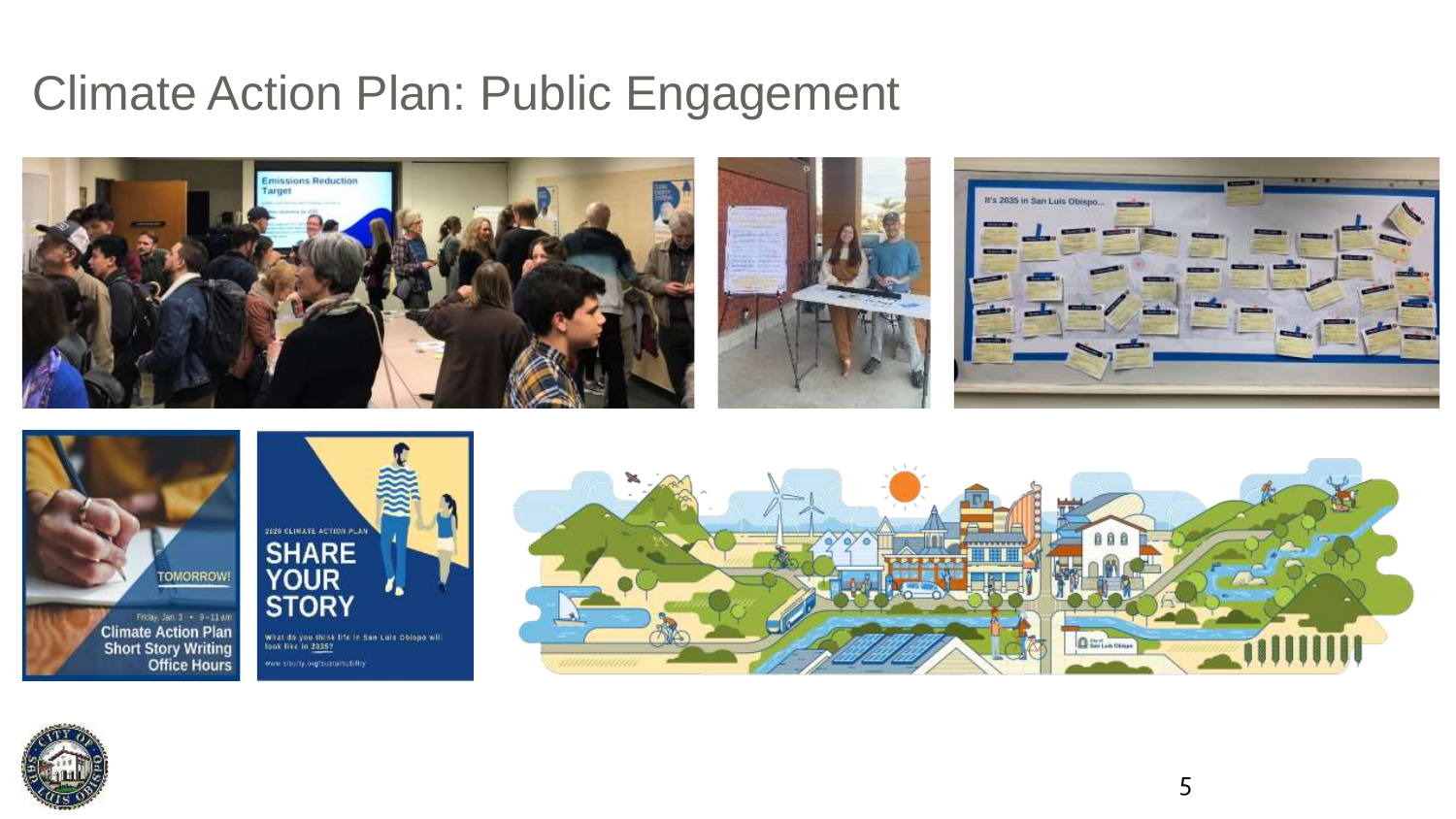## Climate Action Plan – 2-Part Document

#### **Volume 1: Stories from 2035**



#### **Volume 2: Technical Foundation and Work Program**



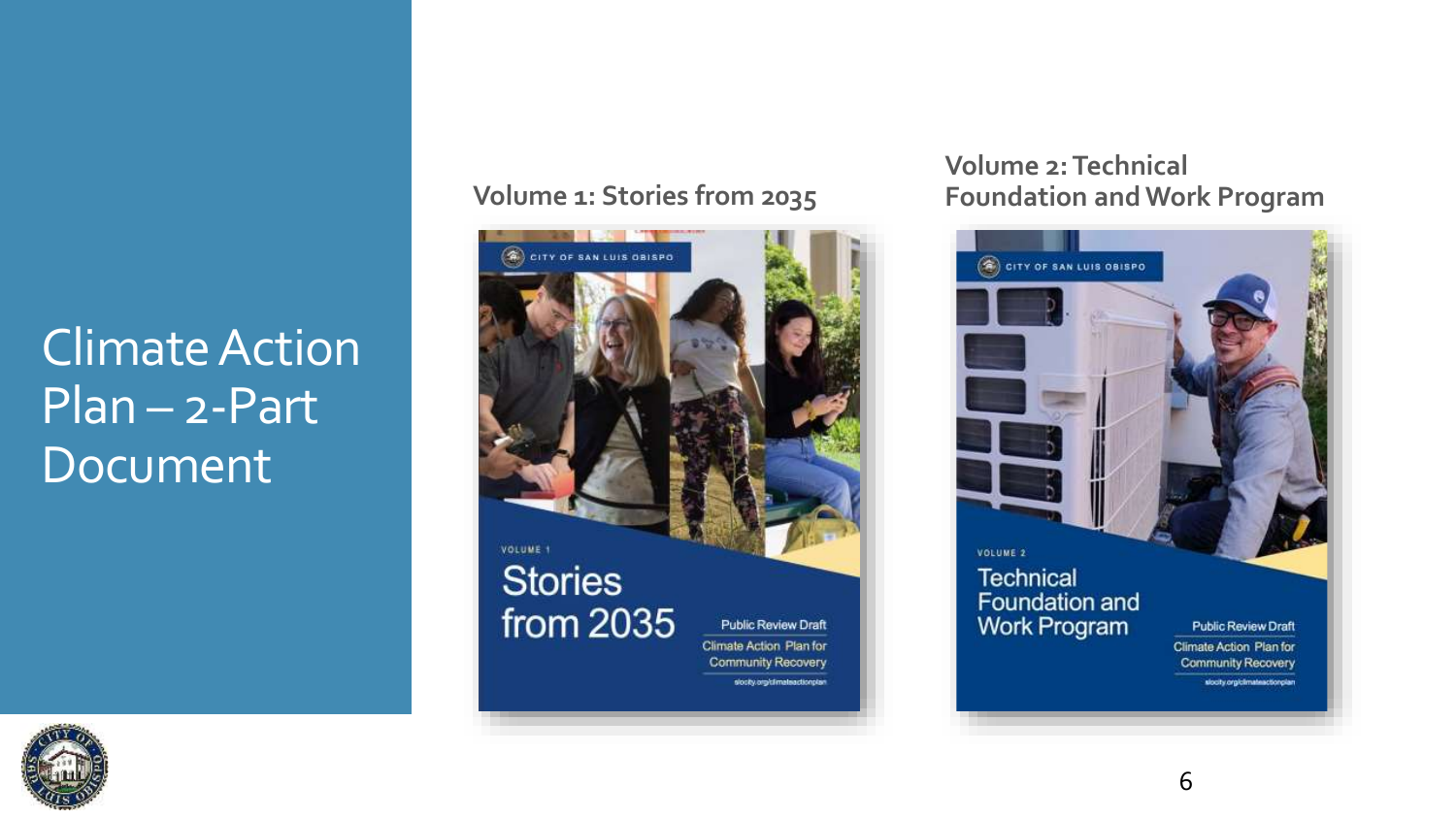### Climate Action Plan



#### Figure 3.3. Greenhouse Gas Emissions Reductions by Decarbonization Pillar (Annual MTCO<sub>2</sub>e in 2035)



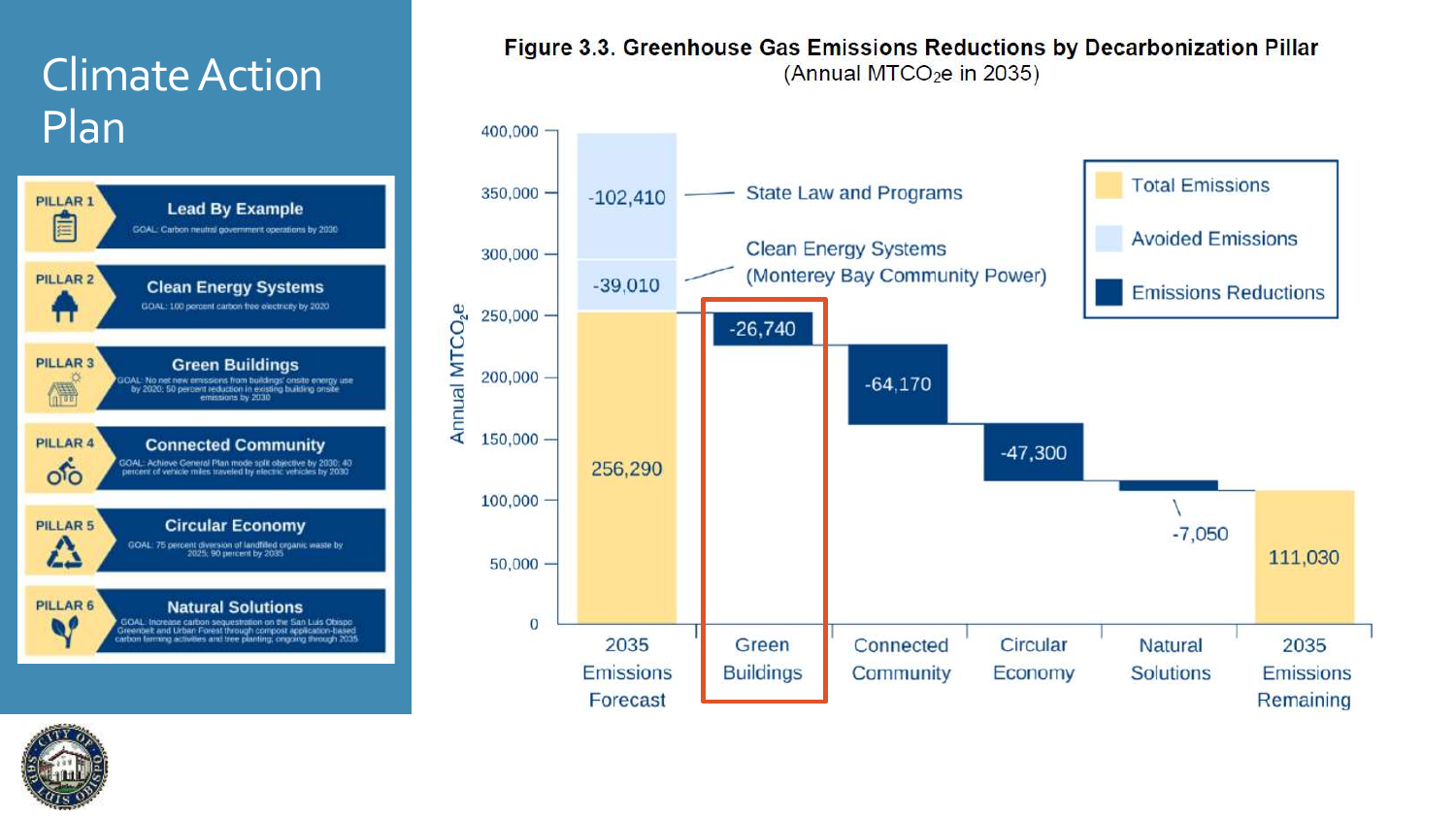Building **Electrification** – Ban gas for new construction!







BIZ & IT TECH SCIENCE POLICY CARS GAMING & CL

#### CORONAVIRUS-

### Union rep apparently threatens coronavirus infections to stop clean energy rule

"There will be no social distancing in place," union rep wrote to city leaders. TIMOTHY B. LEE - 5/6/2020, 1:49 PM

Or not…

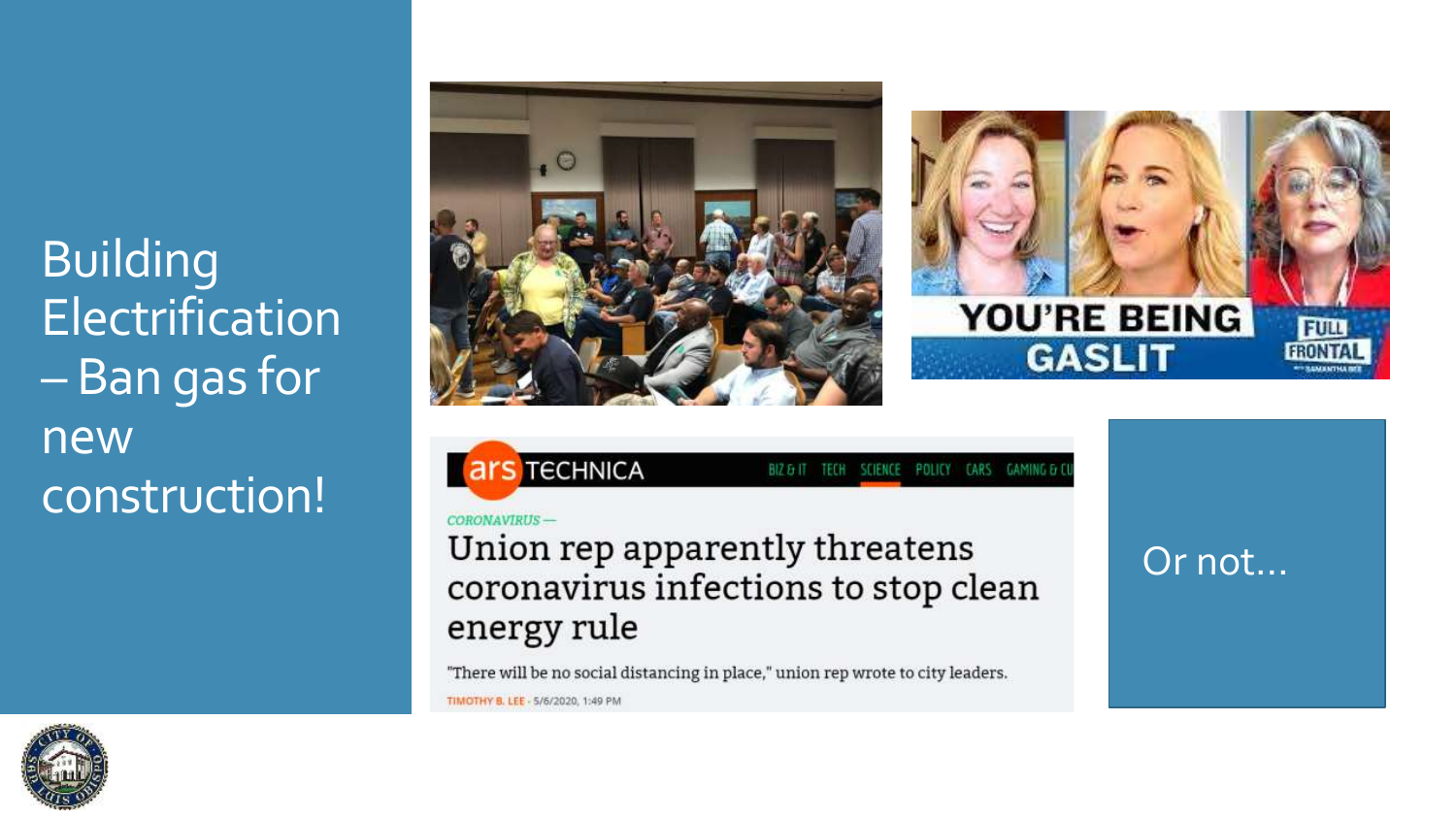## Clean Energy Choice Program for New Buildings







### Low-rise Residential and Single-Family Residential:



- Non-Res: Similar, but add Renewable Energy
- Exceptions for restaurant or specific industry
- · Incentives: Training, technical support, others TBD
- **Next: Existing buildings**